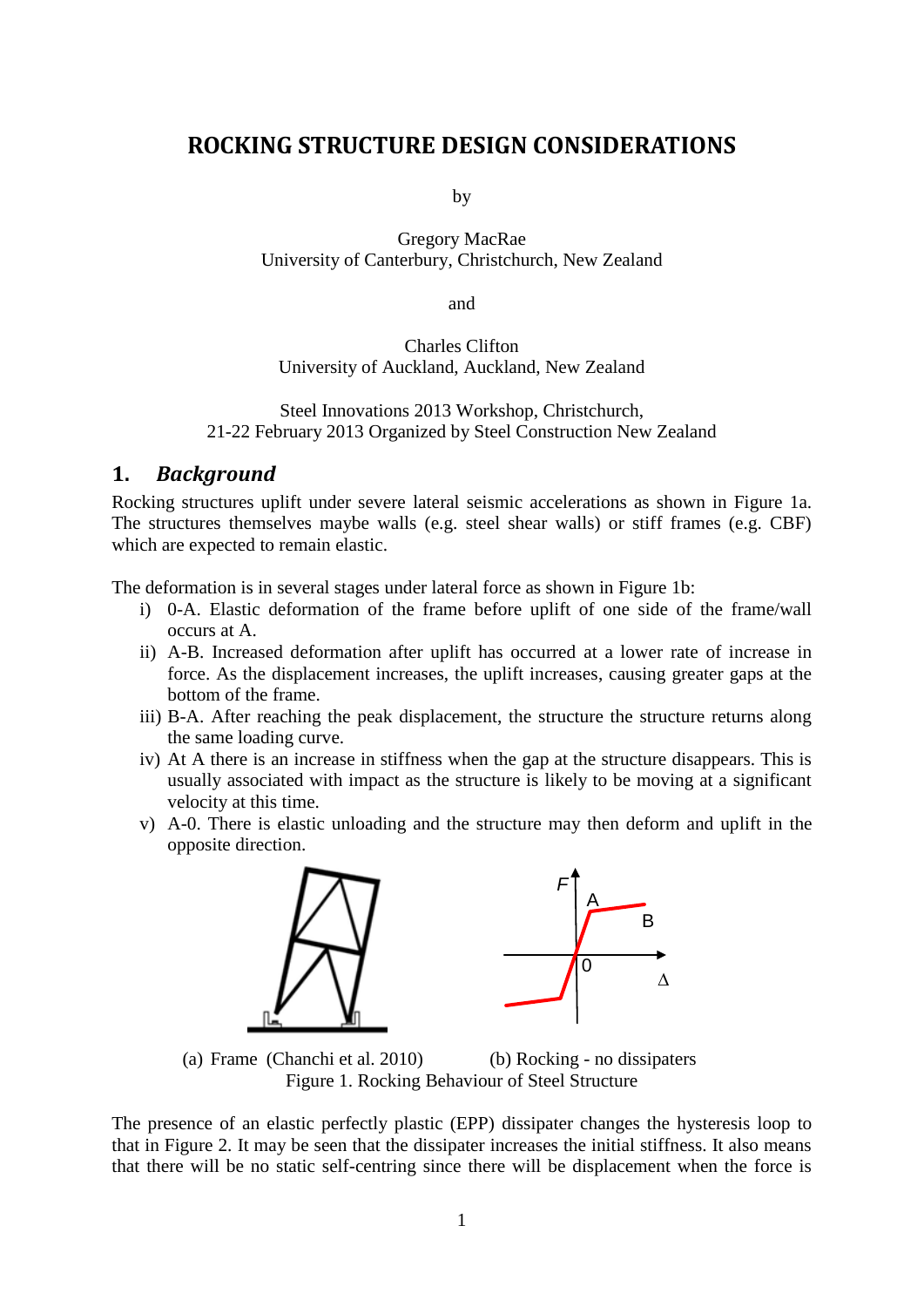zero. However, dynamic self centring may occur as a result of inertial effects (MacRae and Kawashima, 1997).



(a) Rocking (b) Dissipation (c) Combined Figure 2. Rocking Behaviour of Structure with Dissipaters (Chanchi et al. 2010)

New Zealand designers have a legacy of designing rocking structures, as shown from the 1981 South Rangitikei Rail Bridge, a world leading application of rocking solutions to bridge piers. Specific rocking studies of elevated freeway bridges was conducted by Xiao et al. (1992). The first steel structure designed to rock was built in Wellington in 2007 (Gledhill et al. 2008), idealized in Figure 1. Here the self-centring cables are attached to springs at the bottom of the legs in Figure 2b. These springs increase the level of earthquake inertia force under which uplift occurs, thereby increasing the secant stiffness and reducing the expected frame displacements.



(a) Schematic (b) Photo of Springs in the Legs (Sidwell, 2010) Figure 2. Rocking Structure in Wellington

Recently other rocking systems have been proposed and testing has been conducted by groups based at i) Lehigh (Roke et al. 2009) and ii) Stanford-Illinois-TIT (Deierlein et al. 2010) as shown in Figure 3. The Stanford-Illinois-TIT frame costs more because of the dissipater, and the dissipater reduces the response. Here, post-tensioned cables extend to the top of the structures. This results in larger member sizes throughout the frame than in the NZ approach, but it obviates the need for the springs.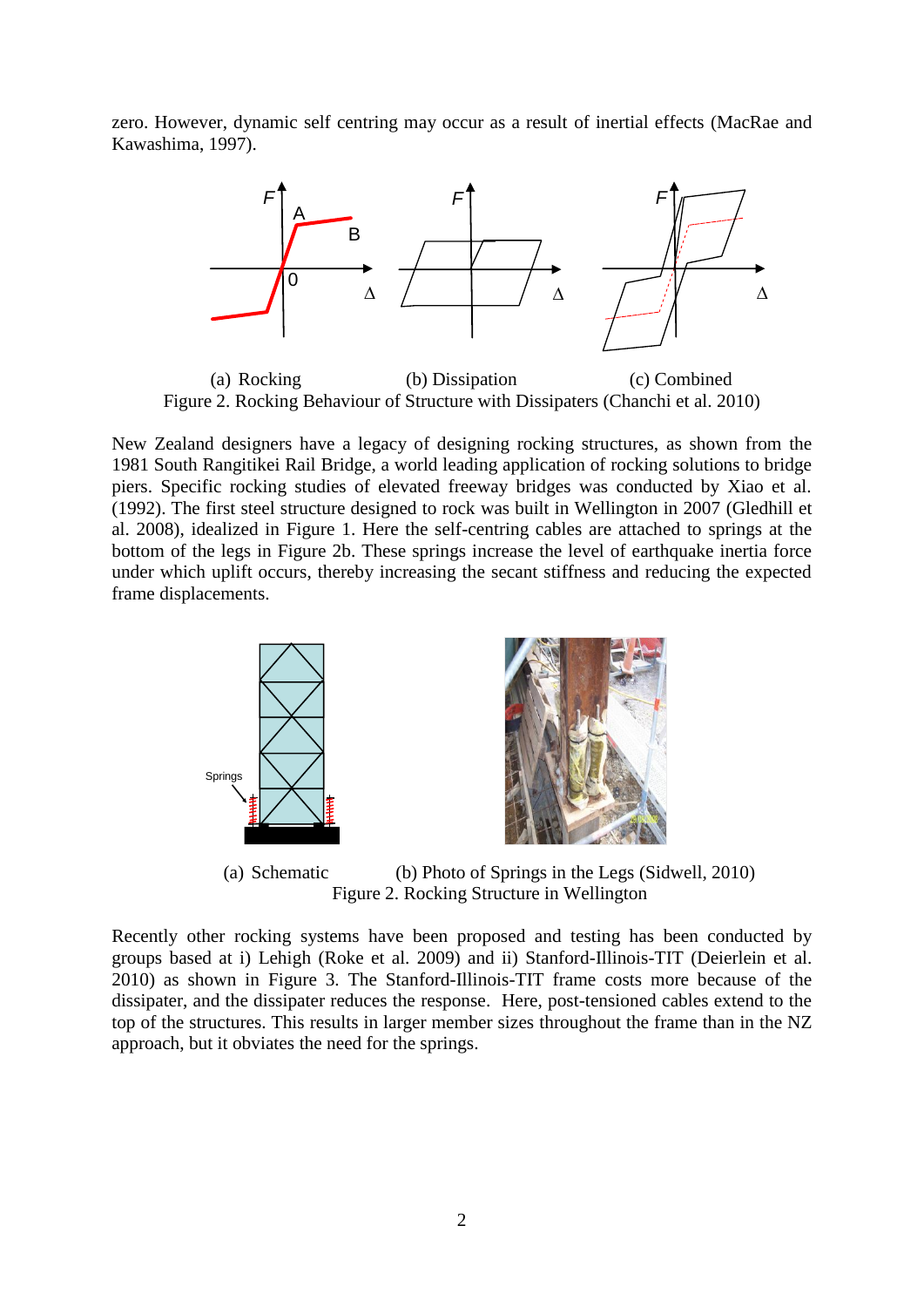

 $\text{Sal (Sause et al. 2010)}$  (b) Stanford et 10) (b) Stanford et al. Proposal (Deierlei (a) Lehigh Proposal (Sause et al. 2010) (b) Stanford et al. Proposal (Deierlein et al. 2010) Figure 3. Different Configurations for Rocking Structures

The desirable characteristics of rocking structures are that they:

- a) May be stiff, reducing peak displacements
- b) Have low damage
- c) Have low permanent displacements
- d) There are no foundation tension demands

This paper describes a number of issues that should be addressed for appropriate design.

## **2.** *Design Considerations*

A number of issues with rocking structures have not been fully addressed (MacRae 2010, MacRae and Clifton, 2012) include:

a) Providing Rocking Frame Resistance Against Uplift

Restoring forces from the following sources prevent uplift:

- a) gravity accelerations acting on the frame,
- b) post-tension force, provided by
	- a. springs, or
	- b. post-tensioning cables.

Uplift, which is affected by the gravity accelerations and the post-tensioning force should be prevented under wind conditions.

## *Recommendation:*

*Restoring forces from gravity and post-tensioning should be sufficient to prevent uplift due to wind actions and under the serviceability limit state earthquake.*

b) Providing Rocking Frame Seismic Strength

Restoring forces are from:

- c) gravity accelerations acting on the frame,
- d) post-tension force (optional), provided by
	- a. springs, or
	- b. post-tensioning cables.
- e) elastic deformation of the slab/gravity frame (optional)
- f) dissipaters (optional)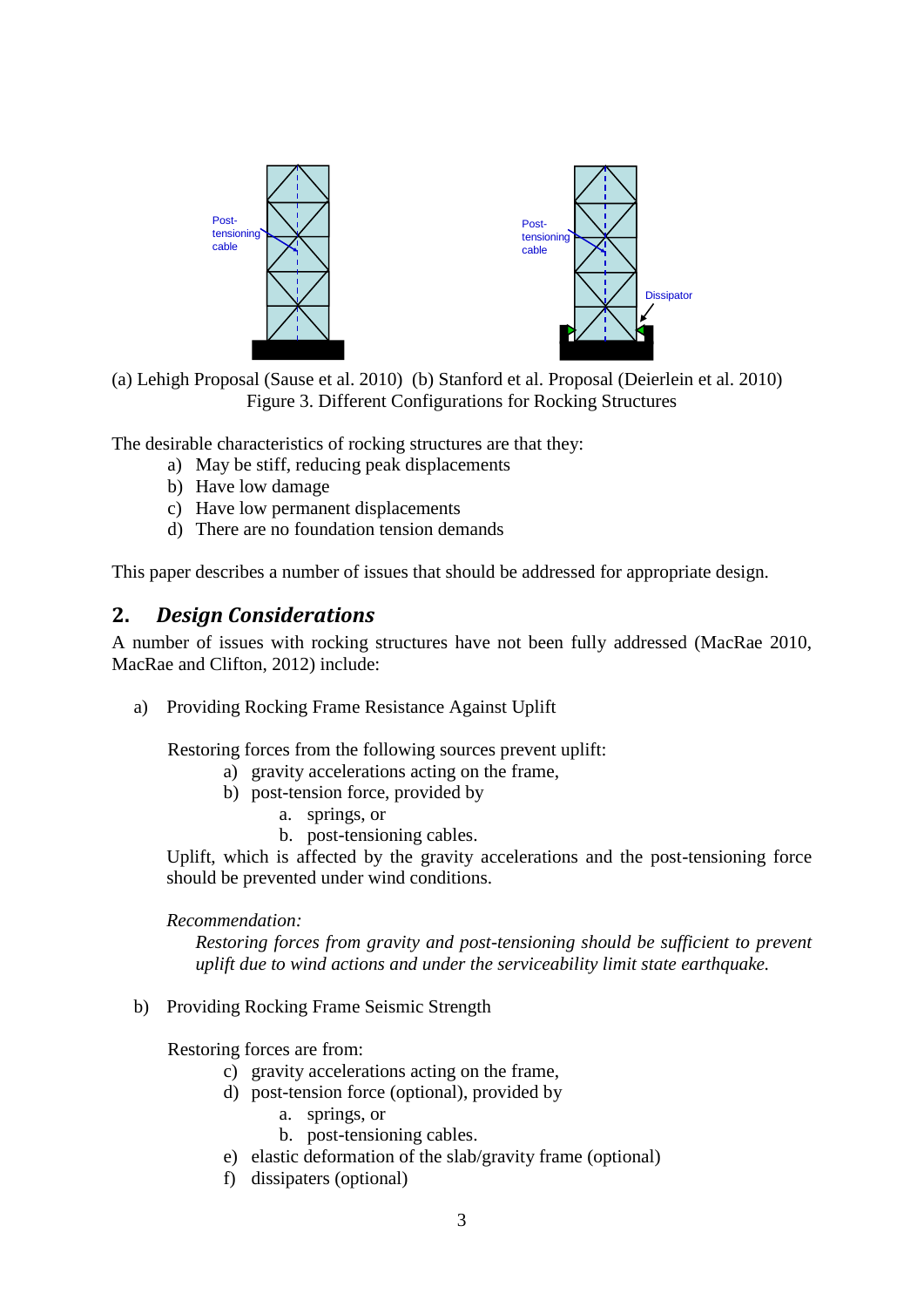These restoring forces must be sufficient to resist the design level earthquake forces for serviceability and ultimate (DBE) limit states. Current codes do not specify *R* (or  $k_{\rm u}$ ) values for rocking frames, but those for the appropriate wall/frame material/configuration should be used until further studies considering stability, Pdelta effects etc, have been completed. In reality, one of the factors affecting the ductility capacity is the strain in the post-tensioning devices.

### *Recommendation:*

*Restoring forces from all sources should be sufficient to resist the required lateral forces from earthquake.* 

c) Use of Dissipaters

Dissipaters are activated once uplift starts.

Dissipaters may be:

- a) Yielding devices
- b) Friction devices
- c) Viscous devices
- d) Other special devices (such as lead dissipaters)

Dissipaters can:

- i) Increase the lateral force resistance of the frame. This can result in reduced peak displacements.
- ii) Increase the energy dissipation, possibly reducing the lateral displacements and vertical impact forces.
- iii) Increase the permanent displacements of the frame (except viscous dissipaters).

If large dissipaters are used, then residual displacements may be large. These may be removed after the earthquake by removal/replacement of the dissipaters. For example, for a friction dissipater, this could be accomplished by untightening and retightening the bolts.

Dynamic stability considerations (MacRae and Kawashima et al. 1997) may also be used to limit permanent displacements. They are likely to be low if the dissipater force is less than the uplift restoring force from gravity and post-tensioning.

## *Recommendation:*

*The maximum dissipater force should be less than the restoring force provided by gravity and the post-tensioning at uplift.* 

d) Horizontal accelerations resulting from the impact

Large horizontal accelerations affecting building elements, attachments, people and contents can occur. These can occur in all "clickety-clack" systems. These are systems with a rapid increase in stiffness when the structure is travelling at high velocity. Such buildings include those with traditional (buckling) concentric braces with medium to high slenderness ratios, pure steel plate shear walls, post-tensioned beams, rocking structures, concrete walls and others. This issue was first raised by MacRae (2010)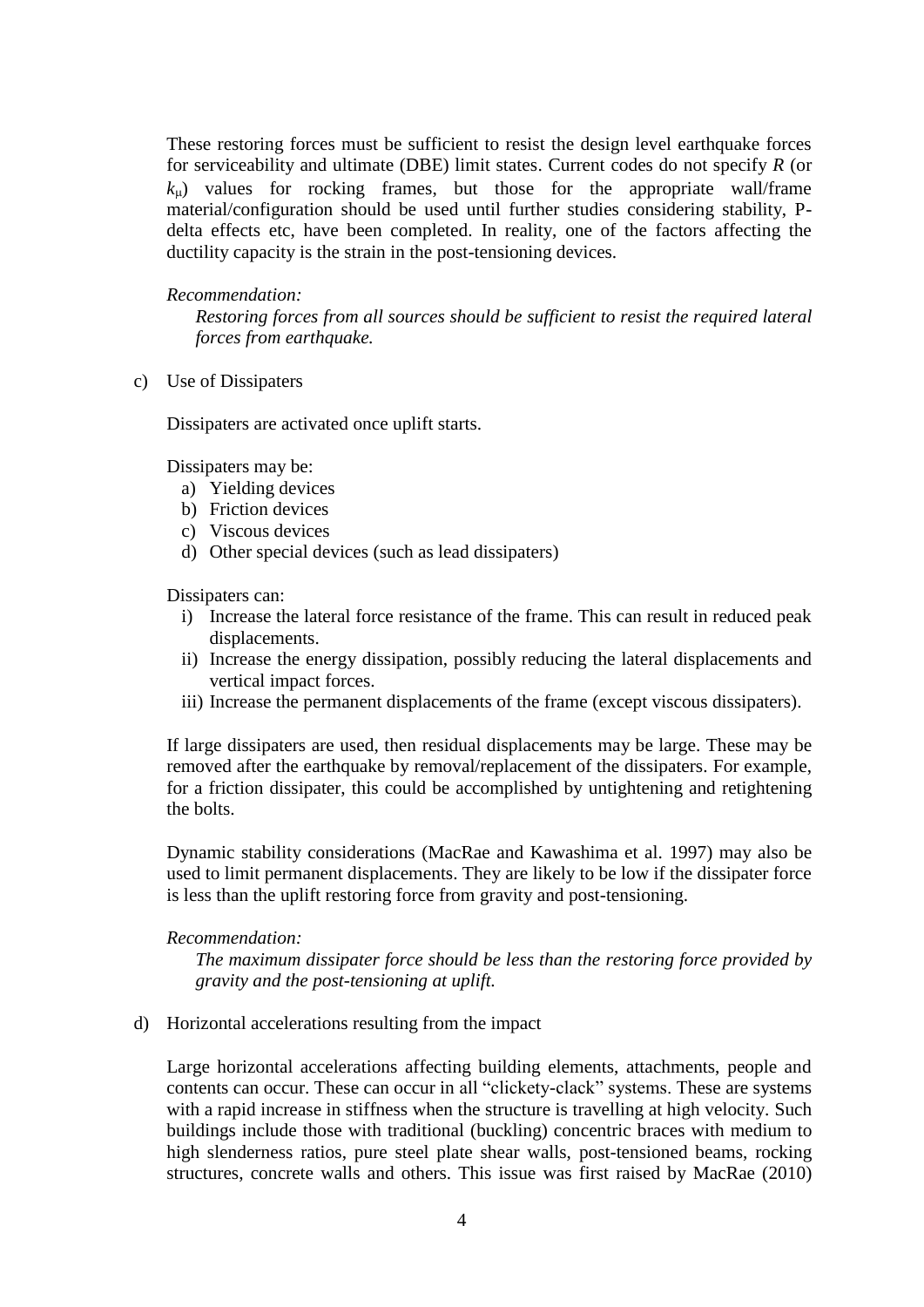where a motorbike was shown travelling at constant velocity. Because it is at constant velocity, the horizontal forces and accelerations on the motorcyclist are zero. However, the when the motorbike suddenly hits a wall, the forces on the bike suddenly increase, until the wall is pushed over. This is illustrated in Figure 4. The hysteresis loop for the motorcycle in Figure 4b is similar to that for many clicketyclack structures. The following provocative question was raised: "Is the difference between the motorcyclist, and a person in a "clickety-clack" building during an earthquake, only the amount of protection they are wearing?". Anecdotal evidence (e.g. Bull 2011, Clifton 2011) indicates that in buildings of this type, including concrete shearwall buildings, due to the high increase in stiffness at high velocity, many items and people were thrown across rooms during the 22 February 2011 Christchurch earthquake. This is similar to the way the motorcyclist may be expected to be thrown of their motorcycle.





(a) Motorbike and Wall (b) Hysteresis Curve Figure 4. Hysteresis for Sudden Stiffness Change at High Velocity (WWW, 2010)

Research (e.g. Lin et al. 2012) has shown that for non-linear systems with the same envelope hysteresis curve, higher contents displacement sliding demands occur for those curves which result in higher during unloading.

#### *Recommendation:*

*To avoid severe sliding displacements, the contents should be anchored to the structure following the standard code process.*

e) Frame/slab demands due to vertical uplift deformations

Vertical deformations on the side of the frame may result in large demands to the floor slab as it needs to kink through the angle  $\theta$  in Figure 5a. This interaction with the rest of the frame may limit the rocking that occurs, and it may cause damage in the frame. Several approaches have been suggested (MacRae, 2010, 2011). These include:

- a. Allowing the floor to rip. Apparently this is acceptable to some Californian engineering companies (Deierlein, 2010), but it means that the structure sustains damage, and this defeats one of the major goals of rocking structures.
- b. The gravity columns could be placed a significant distance away from the rocking frame so they are not subject to significant tension, and the floor slab could be made thin enough that it can undergo the expected displacements almost elastically. Calculations would be required to ensure that this can be done. Initial studies on this (Clifton, 2013) indicate the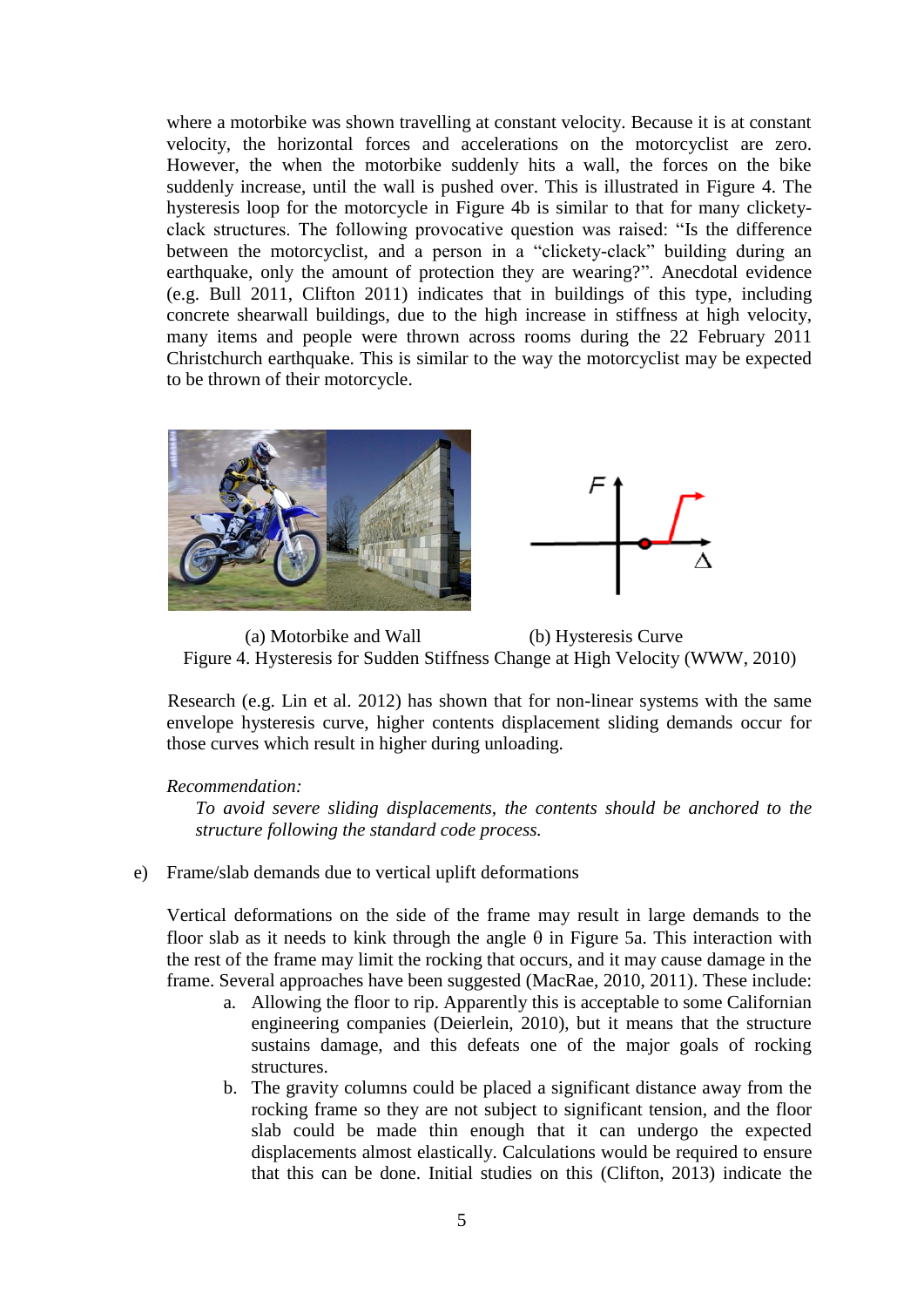elastic out of plane capacity of the floor slab is significant irrespective of the span, as the floor slab out of plane stiffness increases as the span increases.

c. Sause et al. (2010) proposed separating the rocking frame from the rest of the structure as shown in Figure 5b. Here, dissipaters between the frame and the rest of the structure may be placed to dissipate energy. Horizontal plates between the rocking frame and the structure behind may be use to transfer lateral forces, but not forces due to relative vertical deformation, as shown in Figure 6. The horizontal plate does not have much resistance resisting vertical load, but it does resist the horizontal load.



Steel plate allowing relative vertical, but no horizontal displacement

Figure 6. Horizontal plate transferring lateral forces between gravity and seismic frames

## *Recommendation:*

*Specific allowance must be made for vertical uplift to ensure that the slab is not damaged.*

f) Rocking structure shear and moment demands

The moment demand at the base of a rocking structure is limited by the flexural capacity at the base. However, dynamic effects in earthquake loading may mean that the shear forces and the distribution of moments over the height of the rocking structure may be significantly different from that calculated based on first mode response of a rigid rocking mechanism. Distributions of shears and moments depend on the magnitude and frequency components of earthquake shaking as well as the structural characteristics. While research is on-going around the world to better assess these demands, in the intermediate term the design information in the commentary to the NZ concrete code (NZS3101, 1995) can be used. More current information is available by Priestley et al. (2002) using shear and moment dynamic magnification factors.

*Recommendation:*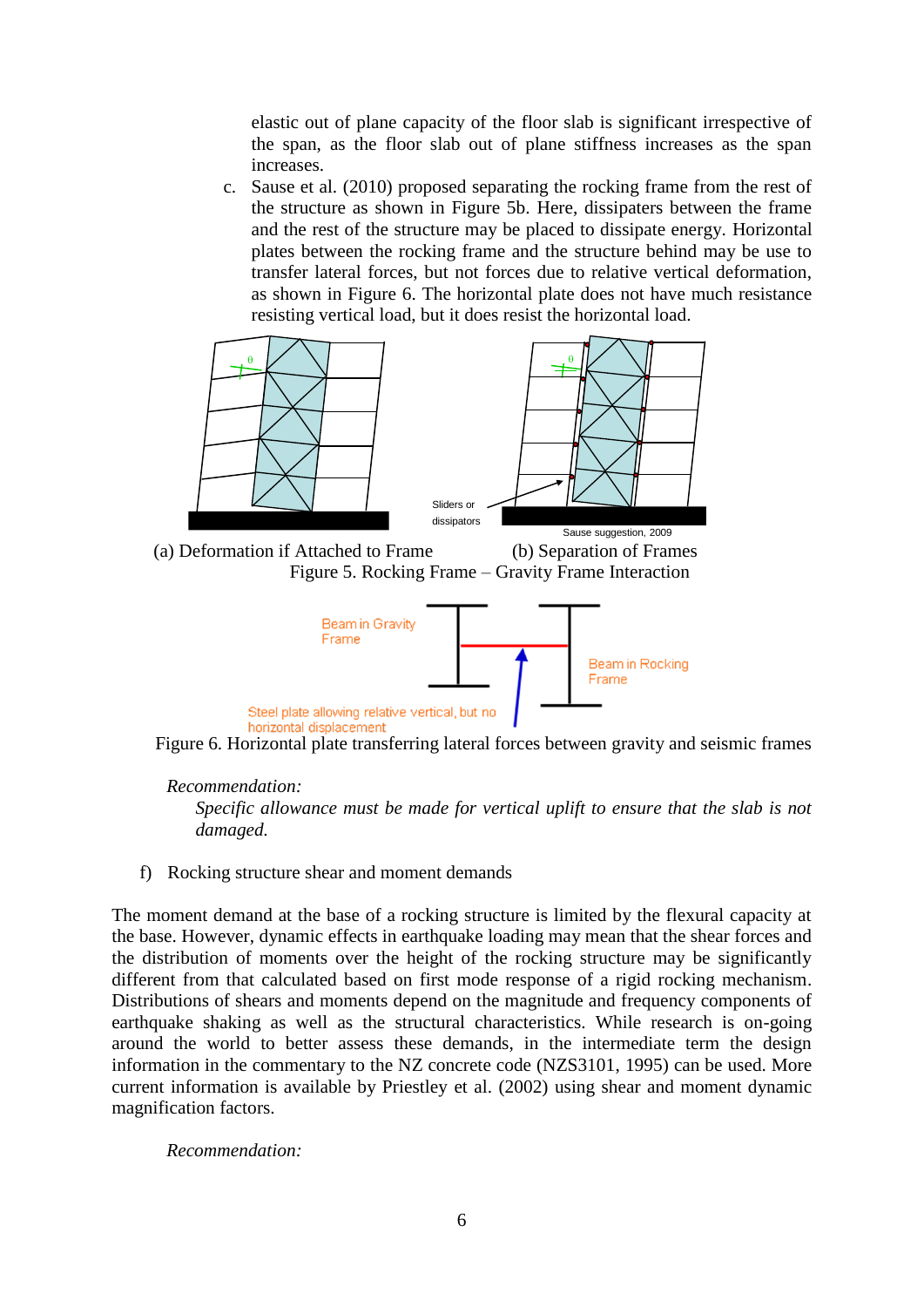*The design should ensure that the flexural and shear resistance of the rocking wall is sufficient over it's height.* 

g) Gravity frame demands

It is necessary to design the gravity frame for the expected demands too. If the frame is fully pinned, then the demands due to lateral deformations are not significant and can be ignored. However, special detailing care is needed in the locations where the frame may uplift.

*Recommendation: The design should ensure that the resistance of gravity frames is sufficient over its height.* 

h) Non-structural elements

Non-structural elements which are part of buildings should be designed to resist the accelerations, and to not suffer as a result of deformations which may occur. Methods for doing this are available (MacRae et al., 2012).

*Recommendation: Non-structural elements should not be damaged during the design level shaking event.* 

i) Magnitude of Vertical Impact Accelerations

Vertical accelerations result from impact on the foundation as the frame returns to its initial position. Restrepo (2010) indicated vertical accelerations as great as 4g in a concrete rocking wall in a recent test. These vertical accelerations will affect the non-structural elements, such as the ceiling tiles, as well as contents and occupants. The impact forces are likely to occur when the frame is at zero displacement, so it is out-of-phase with the maximum forces expected in the frame. Because of this, they may not have significant effects on the frame itself, but further studies are required to understand the likely effects especially on nonstructural elements given the short duration, in conjunction with the high pulse accelerations.

Vertical impact accelerations may also be influenced by vertical ground accelerations however Singh et al. (2009) has shown that these effects are generally small.

*Recommendation:*

*Vertical impact accelerations should be ignored and vertical ground accelerations are likely to be small.* 

## *Conclusions*

Rocking structures can be used in low damage building construction. Their lateral strength is provided by a combination of gravity load effects, post-tensioning, gravity frame elastic effects and dissipaters. Without dissipaters they have statically self-centring characteristics. With dissipaters, they are likely to have small residual displacement displacements if the dissipater force is low. If the dissipater force is high, residual displacements may be removed by removing the dissipater attachment. Dynamic magnification effects need to be considered of the rocking wall/frame is to remain elastic. Displacement compatibility needs to be considered to ensure no damage to the slab or to the rest of the building. More care is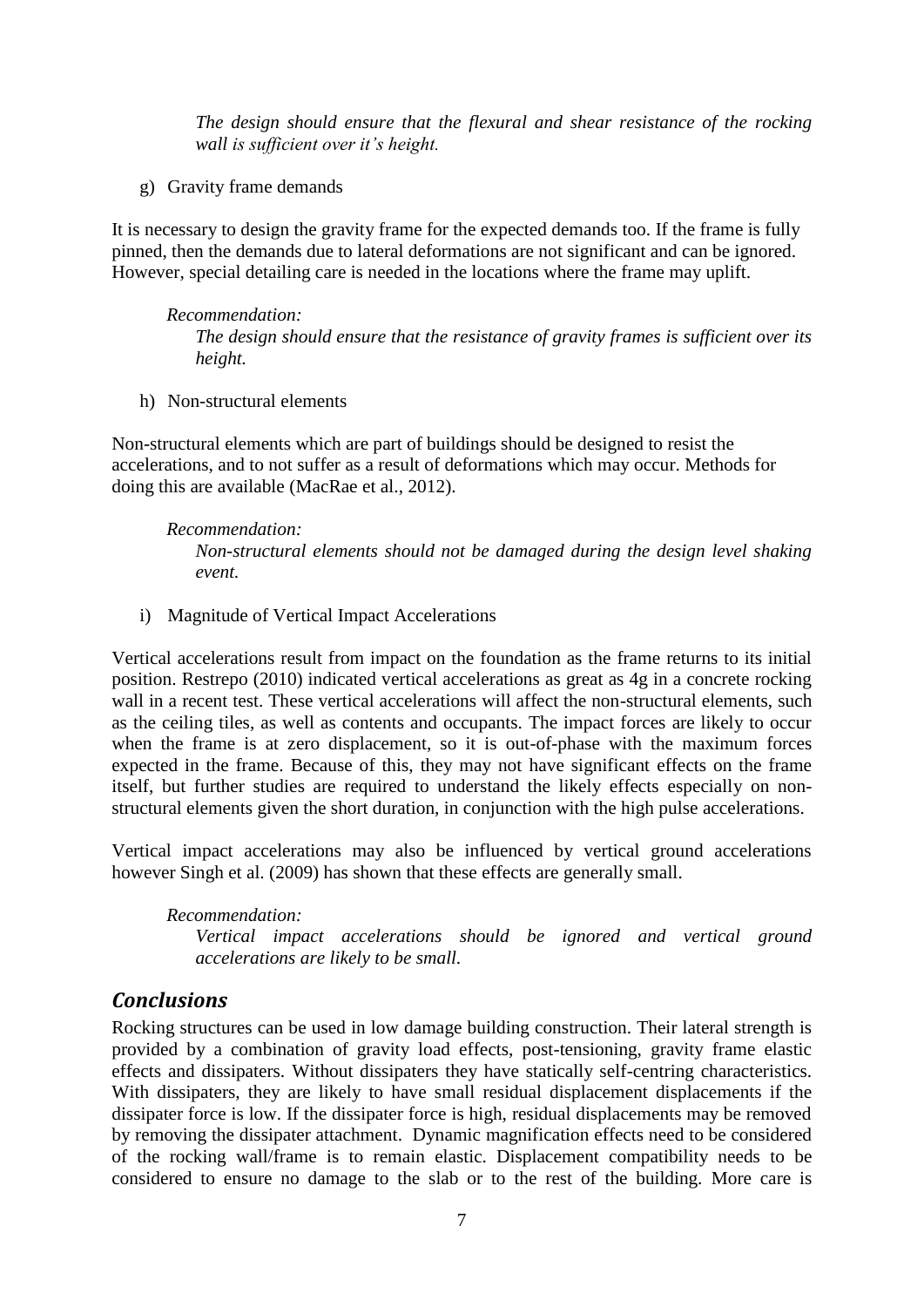required when fastening non-structural components than in traditional yielding structures. Recommendations for these key features are included in the paper. Well-designed rocking structures may behave very well in an earthquake as long as care is taken with the points discussed above.

# *Acknowledgements*

Parts of this paper are taken from MacRae (2010).

# *References*

- 1. Bull D., (2011), Personal communication.
- 2. Chanchí J. C., MacRae G. A., Clifton G. C. and Chase G. "Quantifying Seismic Sustainability Of Steel Framed Structures", in Proceedings of the Steel Structures Workshop 2010, Research Directions for Steel Structures, compiled by MacRae G. A. and Clifton G. C., University of Canterbury, 13-14 April.
- 3. Clifton GC. Personal Communication, 2011.
- 4. Deierlein G. G., Ma X., Hajjar J. F., Eatherton M., Krawinkler H., Takeuchi T., Midorikawa M., Hikino T., and Kasai K. Seismic Resilience of Self-Centering Steel Braced Frames with Replaceable Energy-Dissipating Fuses ; Part 2: E-Defense Shake Table Test, 7th International Conference on Urban Earthquake Engineering & 5th International Conference on Earthquake Engineering Joint Conference March 3-5, 2010, Tokyo, April 2010.
- 5. Gledhill SM, Sidwell GK, Bell DK. The Damage Avoidance Design of Tall Steel Frame Buildings - Fairlie Terrace Student Accommodation Project, Victoria University of Wellington, New Zealand Society of Earthquake Engineering Annual Conference, Wairakei, April 2008.
- 6. Lin S-L, MacRae G.A, English R., Yeow T. Z, Dhakal R. P. "Contents sliding response spectra", New Zealand Society of Earthquake Engineering Conference, Christchurch, 13- 15 April 2012. Paper 63.
- 7. MacRae G. A. and Kawashima K., "Post-Earthquake Residual Displacements of Bilinear Oscillators", Earthquake Engineering and Structural Dynamics, Volume 26, 1997, pp. 701-716.
- 8. MacRae G. A., "Damage resistant design of steel structures", "Chapter 7 of Base Isolation and Damage-Resistant Technologies for Improved Seismic Performance of Buildings, by Andrew H. Buchanan, Des Bull, Rajesh Dhakal, Greg MacRae, Alessandro Palermo, Stefano Pampanin , Report to the Royal Commission for the Canterbury Earthquakes, New Zealand, August 2011. http://canterbury.royalcommission.govt.nz/
- 9. MacRae G. A., 2010. "Some Steel Seismic Research Issues", in Proceedings of the Steel Structures Workshop 2010, Research Directions for Steel Structures, compiled by MacRae G. A. and Clifton G. C., University of Canterbury, 13-14 April.
- 10. MacRae G.A., Pampanin S., Dhakal R. Palermo A., Baird A. and Tasligedik S., "Review of Design and Installation Practices for Non-Structural Components", Report prepared for